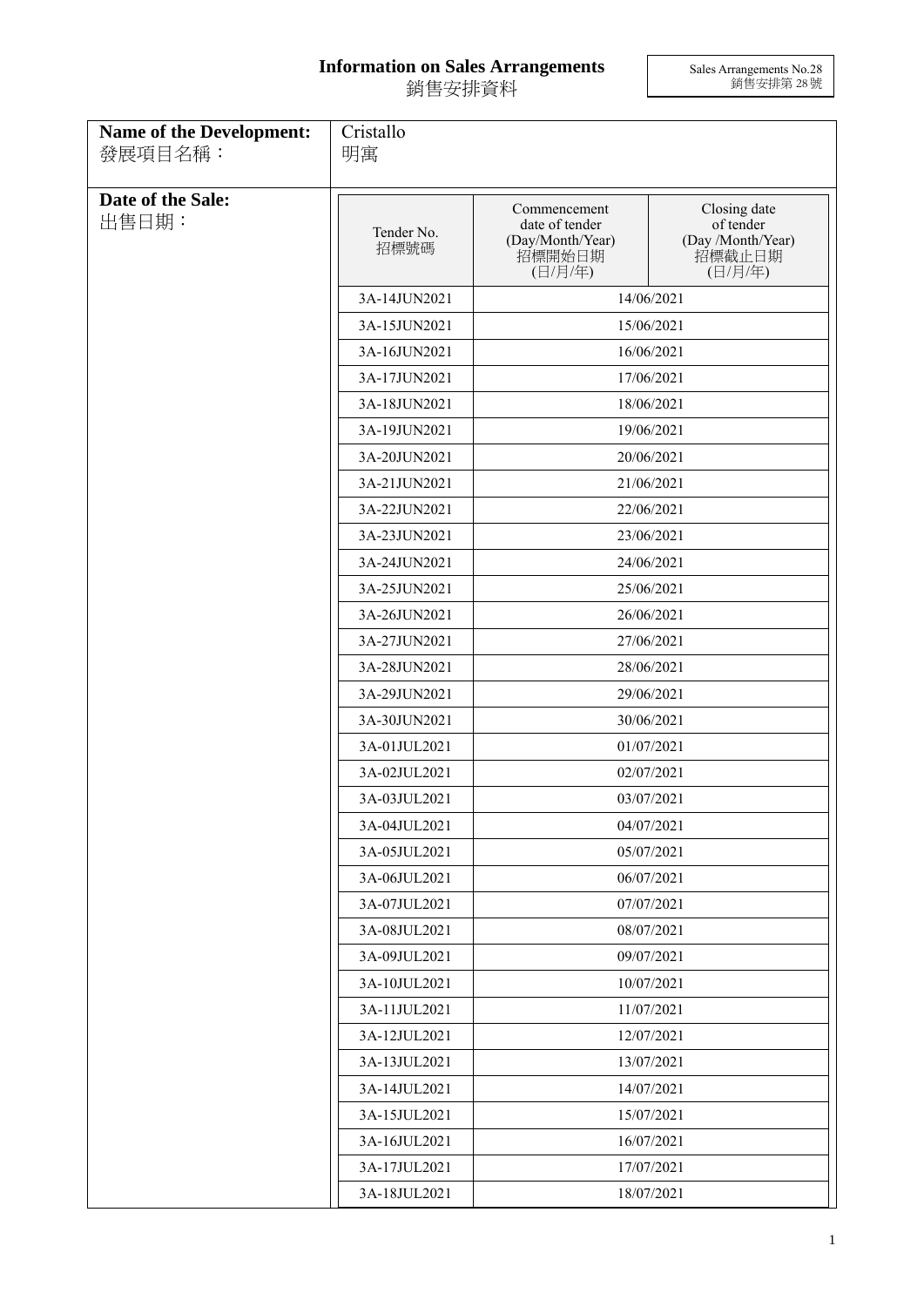| 3A-19JUL2021 | 19/07/2021 |
|--------------|------------|
| 3A-20JUL2021 | 20/07/2021 |
| 3A-21JUL2021 | 21/07/2021 |
| 3A-22JUL2021 | 22/07/2021 |
| 3A-23JUL2021 | 23/07/2021 |
| 3A-24JUL2021 | 24/07/2021 |
| 3A-25JUL2021 | 25/07/2021 |
| 3A-26JUL2021 | 26/07/2021 |
| 3A-27JUL2021 | 27/07/2021 |
| 3A-28JUL2021 | 28/07/2021 |
| 3A-29JUL2021 | 29/07/2021 |
| 3A-30JUL2021 | 30/07/2021 |
| 3A-31JUL2021 | 31/07/2021 |
| 3A-01AUG2021 | 01/08/2021 |
| 3A-02AUG2021 | 02/08/2021 |
| 3A-03AUG2021 | 03/08/2021 |
| 3A-04AUG2021 | 04/08/2021 |
| 3A-05AUG2021 | 05/08/2021 |
| 3A-06AUG2021 | 06/08/2021 |
| 3A-07AUG2021 | 07/08/2021 |
| 3A-08AUG2021 | 08/08/2021 |
| 3A-09AUG2021 | 09/08/2021 |
| 3A-10AUG2021 | 10/08/2021 |
| 3A-11AUG2021 | 11/08/2021 |
| 3A-12AUG2021 | 12/08/2021 |
| 3A-13AUG2021 | 13/08/2021 |
| 3A-14AUG2021 | 14/08/2021 |
| 3A-15AUG2021 | 15/08/2021 |
| 3A-16AUG2021 | 16/08/2021 |
| 3A-17AUG2021 | 17/08/2021 |
| 3A-18AUG2021 | 18/08/2021 |
| 3A-19AUG2021 | 19/08/2021 |
| 3A-20AUG2021 | 20/08/2021 |
| 3A-21AUG2021 | 21/08/2021 |
| 3A-22AUG2021 | 22/08/2021 |
| 3A-23AUG2021 | 23/08/2021 |
| 3A-24AUG2021 | 24/08/2021 |
| 3A-25AUG2021 | 25/08/2021 |
| 3A-26AUG2021 | 26/08/2021 |
| 3A-27AUG2021 | 27/08/2021 |
| 3A-28AUG2021 | 28/08/2021 |
| 3A-29AUG2021 | 29/08/2021 |
| 3A-30AUG2021 | 30/08/2021 |
| 3A-31AUG2021 | 31/08/2021 |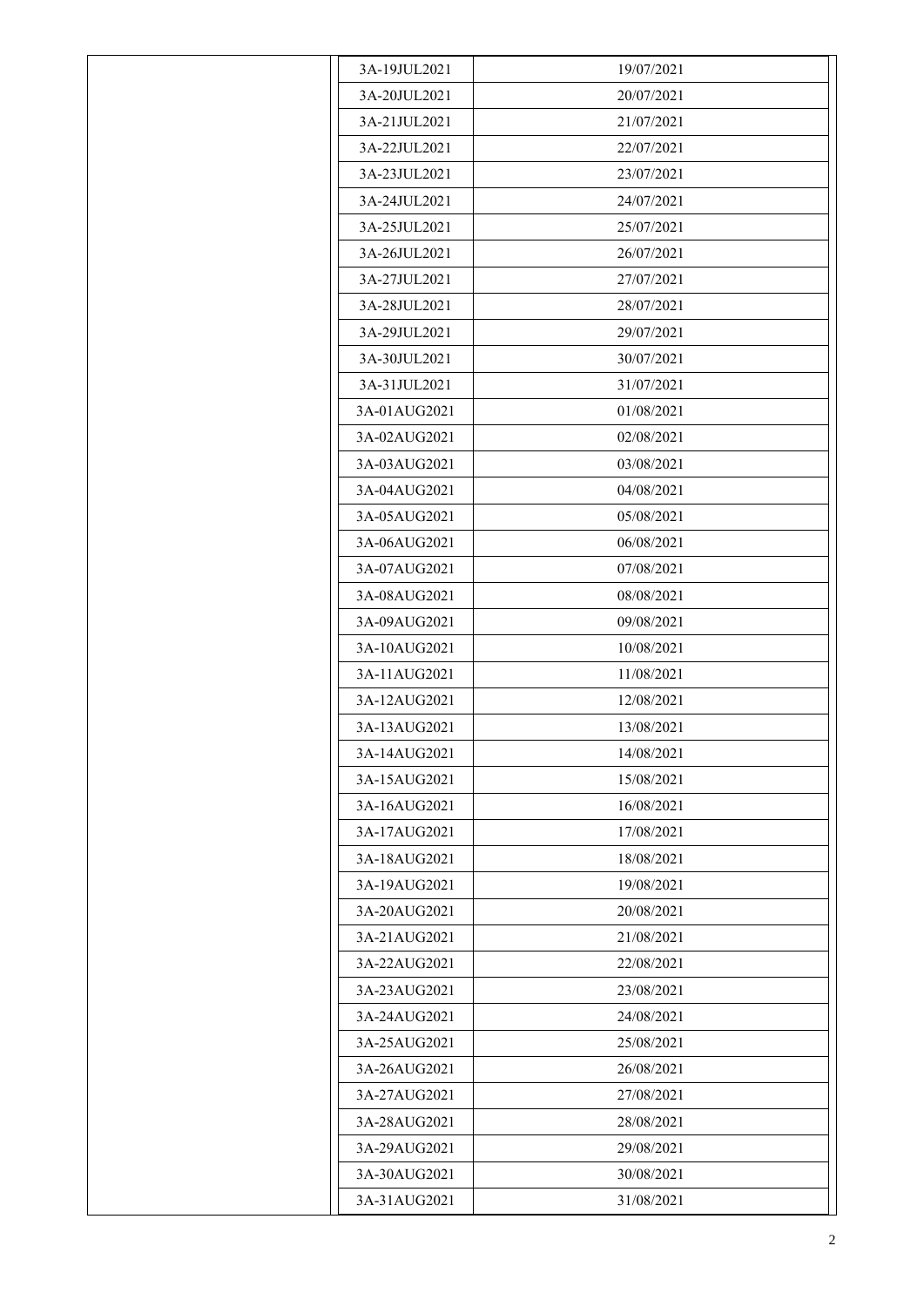| Time of the Sale: |                    |                                          |                                     |
|-------------------|--------------------|------------------------------------------|-------------------------------------|
| 出售時間:             | Tender No.<br>招標號碼 | Commencement<br>time of tender<br>招標開始時間 | Closing time<br>of tender<br>招標截止時間 |
|                   | 3A-14JUN2021       | 4:00 p.m. 下午4時                           | 5:00 p.m. 下午5時                      |
|                   | 3A-15JUN2021       | 4:00 p.m. 下午4時                           | 5:00 p.m. 下午5時                      |
|                   | 3A-16JUN2021       | 4:00 p.m. 下午4時                           | 5:00 p.m. 下午5時                      |
|                   | 3A-17JUN2021       | 4:00 p.m. 下午4時                           | 5:00 p.m. 下午5時                      |
|                   | 3A-18JUN2021       | 4:00 p.m. 下午4時                           | 5:00 p.m. 下午5時                      |
|                   | 3A-19JUN2021       | 4:00 p.m. 下午4時                           | 5:00 p.m. 下午5時                      |
|                   | 3A-20JUN2021       | 4:00 p.m. 下午4時                           | 5:00 p.m. 下午5時                      |
|                   | 3A-21JUN2021       | 4:00 p.m. 下午4時                           | 5:00 p.m. 下午5時                      |
|                   | 3A-22JUN2021       | 4:00 p.m. 下午4時                           | 5:00 p.m. 下午5時                      |
|                   | 3A-23JUN2021       | 4:00 p.m. 下午4時                           | 5:00 p.m. 下午5時                      |
|                   | 3A-24JUN2021       | 4:00 p.m. 下午4時                           | 5:00 p.m. 下午5時                      |
|                   | 3A-25JUN2021       | 4:00 p.m. 下午4時                           | 5:00 p.m. 下午5時                      |
|                   | 3A-26JUN2021       | 4:00 p.m. 下午4時                           | 5:00 p.m. 下午5時                      |
|                   | 3A-27JUN2021       | 4:00 p.m. 下午4時                           | 5:00 p.m. 下午5時                      |
|                   | 3A-28JUN2021       | 4:00 p.m. 下午4時                           | 5:00 p.m. 下午5時                      |
|                   | 3A-29JUN2021       | 4:00 p.m. 下午4時                           | 5:00 p.m. 下午5時                      |
|                   | 3A-30JUN2021       | 4:00 p.m. 下午4時                           | 5:00 p.m. 下午5時                      |
|                   | 3A-01JUL2021       | 4:00 p.m. 下午4時                           | 5:00 p.m. 下午5時                      |
|                   | 3A-02JUL2021       | 4:00 p.m. 下午4時                           | 5:00 p.m. 下午5時                      |
|                   | 3A-03JUL2021       | 4:00 p.m. 下午4時                           | 5:00 p.m. 下午5時                      |
|                   | 3A-04JUL2021       | 4:00 p.m. 下午4時                           | 5:00 p.m. 下午5時                      |
|                   | 3A-05JUL2021       | 4:00 p.m. 下午4時                           | 5:00 p.m. 下午5時                      |
|                   | 3A-06JUL2021       | 4:00 p.m. 下午4時                           | 5:00 p.m. 下午5時                      |
|                   | 3A-07JUL2021       | 4:00 p.m. 下午4時                           | 5:00 p.m. 下午5時                      |
|                   | 3A-08JUL2021       | 4:00 p.m. 下午4時                           | 5:00 p.m. 下午5時                      |
|                   | 3A-09JUL2021       | 4:00 p.m. 下午4時                           | 5:00 p.m. 下午5時                      |
|                   | 3A-10JUL2021       | 4:00 p.m. 下午4時                           | 5:00 p.m. 下午5時                      |
|                   | 3A-11JUL2021       | 4:00 p.m. 下午4時                           | 5:00 p.m. 下午5時                      |
|                   | 3A-12JUL2021       | 4:00 p.m. 下午4時                           | 5:00 p.m. 下午5時                      |
|                   | 3A-13JUL2021       | 4:00 p.m. 下午4時                           | 5:00 p.m. 下午5時                      |
|                   | 3A-14JUL2021       | 4:00 p.m. 下午4時                           | 5:00 p.m. 下午5時                      |
|                   | 3A-15JUL2021       | 4:00 p.m. 下午4時                           | 5:00 p.m. 下午5時                      |
|                   | 3A-16JUL2021       | 4:00 p.m. 下午4時                           | 5:00 p.m. 下午5時                      |
|                   | 3A-17JUL2021       | 4:00 p.m. 下午4時                           | 5:00 p.m. 下午5時                      |
|                   | 3A-18JUL2021       | 4:00 p.m. 下午4時                           | 5:00 p.m. 下午5時                      |
|                   | 3A-19JUL2021       | 4:00 p.m. 下午4時                           | 5:00 p.m. 下午5時                      |
|                   | 3A-20JUL2021       | 4:00 p.m. 下午4時                           | 5:00 p.m. 下午5時                      |
|                   | 3A-21JUL2021       | 4:00 p.m. 下午4時                           | 5:00 p.m. 下午5時                      |
|                   | 3A-22JUL2021       | 4:00 p.m. 下午4時                           | 5:00 p.m. 下午5時                      |
|                   | 3A-23JUL2021       | 4:00 p.m. 下午4時                           | 5:00 p.m. 下午5時                      |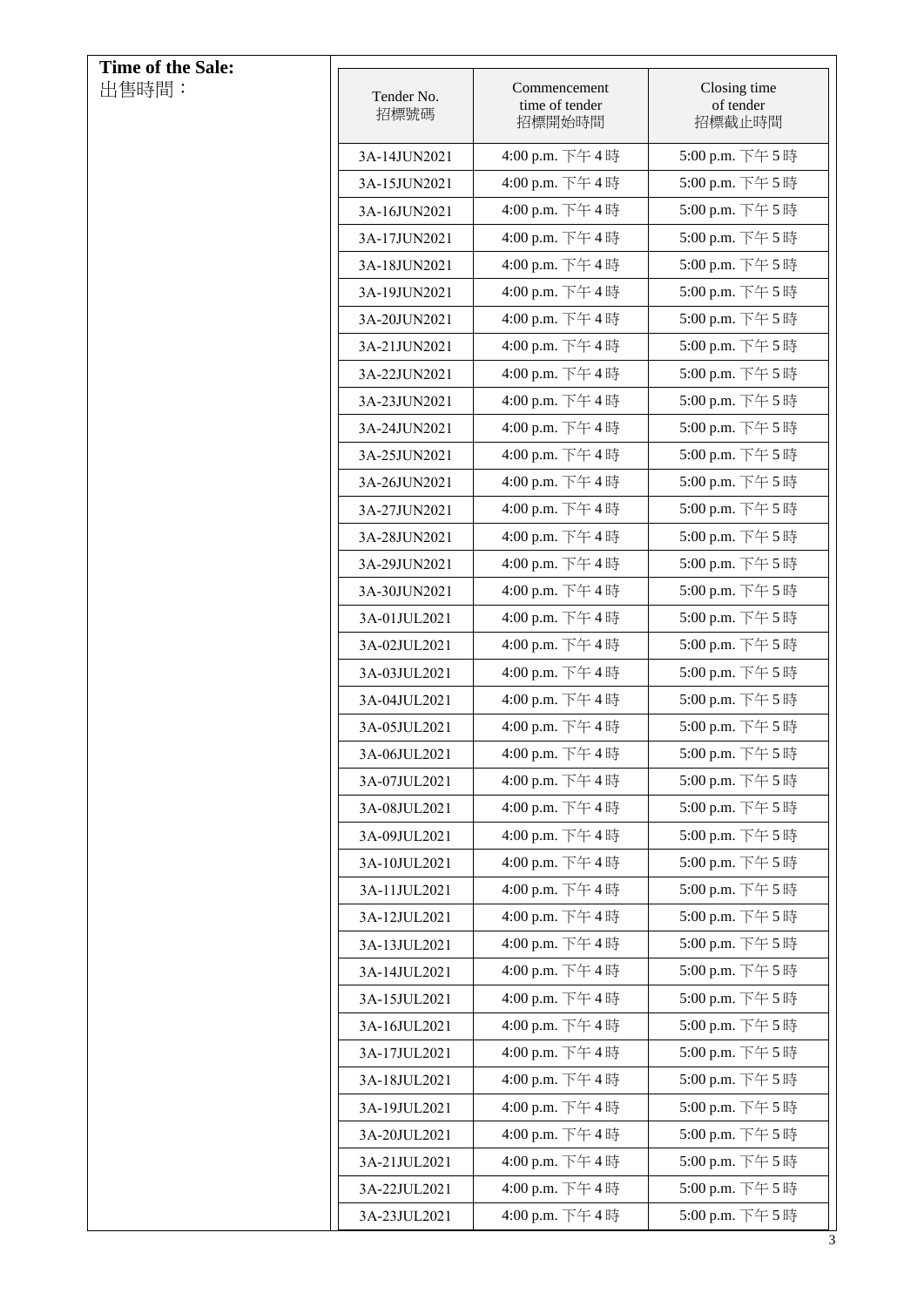| 3A-24JUL2021 | 4:00 p.m. 下午4時 | 5:00 p.m. 下午5時  |
|--------------|----------------|-----------------|
| 3A-25JUL2021 | 4:00 p.m. 下午4時 | 5:00 p.m. 下午5時  |
| 3A-26JUL2021 | 4:00 p.m. 下午4時 | 5:00 p.m. 下午5時  |
| 3A-27JUL2021 | 4:00 p.m. 下午4時 | 5:00 p.m. 下午5時  |
| 3A-28JUL2021 | 4:00 p.m. 下午4時 | 5:00 p.m. 下午5時  |
| 3A-29JUL2021 | 4:00 p.m. 下午4時 | 5:00 p.m. 下午5時  |
| 3A-30JUL2021 | 4:00 p.m. 下午4時 | 5:00 p.m. 下午5時  |
| 3A-31JUL2021 | 4:00 p.m. 下午4時 | 5:00 p.m. 下午5時  |
| 3A-01AUG2021 | 4:00 p.m. 下午4時 | 5:00 p.m. 下午5時  |
| 3A-02AUG2021 | 4:00 p.m. 下午4時 | 5:00 p.m. 下午5時  |
| 3A-03AUG2021 | 4:00 p.m. 下午4時 | 5:00 p.m. 下午5時  |
| 3A-04AUG2021 | 4:00 p.m. 下午4時 | 5:00 p.m. 下午5時  |
| 3A-05AUG2021 | 4:00 p.m. 下午4時 | 5:00 p.m. 下午5時  |
| 3A-06AUG2021 | 4:00 p.m. 下午4時 | 5:00 p.m. 下午5時  |
| 3A-07AUG2021 | 4:00 p.m. 下午4時 | 5:00 p.m. 下午5時  |
| 3A-08AUG2021 | 4:00 p.m. 下午4時 | 5:00 p.m. 下午5時  |
| 3A-09AUG2021 | 4:00 p.m. 下午4時 | 5:00 p.m. 下午5時  |
| 3A-10AUG2021 | 4:00 p.m. 下午4時 | 5:00 p.m. 下午5時  |
| 3A-11AUG2021 | 4:00 p.m. 下午4時 | 5:00 p.m. 下午5時  |
| 3A-12AUG2021 | 4:00 p.m. 下午4時 | 5:00 p.m. 下午5時  |
| 3A-13AUG2021 | 4:00 p.m. 下午4時 | 5:00 p.m. 下午5時  |
| 3A-14AUG2021 | 4:00 p.m. 下午4時 | 5:00 p.m. 下午5時  |
| 3A-15AUG2021 | 4:00 p.m. 下午4時 | 5:00 p.m. 下午5時  |
| 3A-16AUG2021 | 4:00 p.m. 下午4時 | 5:00 p.m. 下午5時  |
| 3A-17AUG2021 | 4:00 p.m. 下午4時 | 5:00 p.m. 下午5時  |
| 3A-18AUG2021 | 4:00 p.m. 下午4時 | 5:00 p.m. 下午5時  |
| 3A-19AUG2021 | 4:00 p.m. 下午4時 | 5:00 p.m. 下午5時  |
| 3A-20AUG2021 | 4:00 p.m. 下午4時 | 5:00 p.m. 下午 5時 |
| 3A-21AUG2021 | 4:00 p.m. 下午4時 | 5:00 p.m. 下午5時  |
| 3A-22AUG2021 | 4:00 p.m. 下午4時 | 5:00 p.m. 下午5時  |
| 3A-23AUG2021 | 4:00 p.m. 下午4時 | 5:00 p.m. 下午5時  |
| 3A-24AUG2021 | 4:00 p.m. 下午4時 | 5:00 p.m. 下午5時  |
| 3A-25AUG2021 | 4:00 p.m. 下午4時 | 5:00 p.m. 下午5時  |
| 3A-26AUG2021 | 4:00 p.m. 下午4時 | 5:00 p.m. 下午5時  |
| 3A-27AUG2021 | 4:00 p.m. 下午4時 | 5:00 p.m. 下午5時  |
| 3A-28AUG2021 | 4:00 p.m. 下午4時 | 5:00 p.m. 下午5時  |
| 3A-29AUG2021 | 4:00 p.m. 下午4時 | 5:00 p.m. 下午5時  |
| 3A-30AUG2021 | 4:00 p.m. 下午4時 | 5:00 p.m. 下午5時  |
|              | 4:00 p.m. 下午4時 | 5:00 p.m. 下午5時  |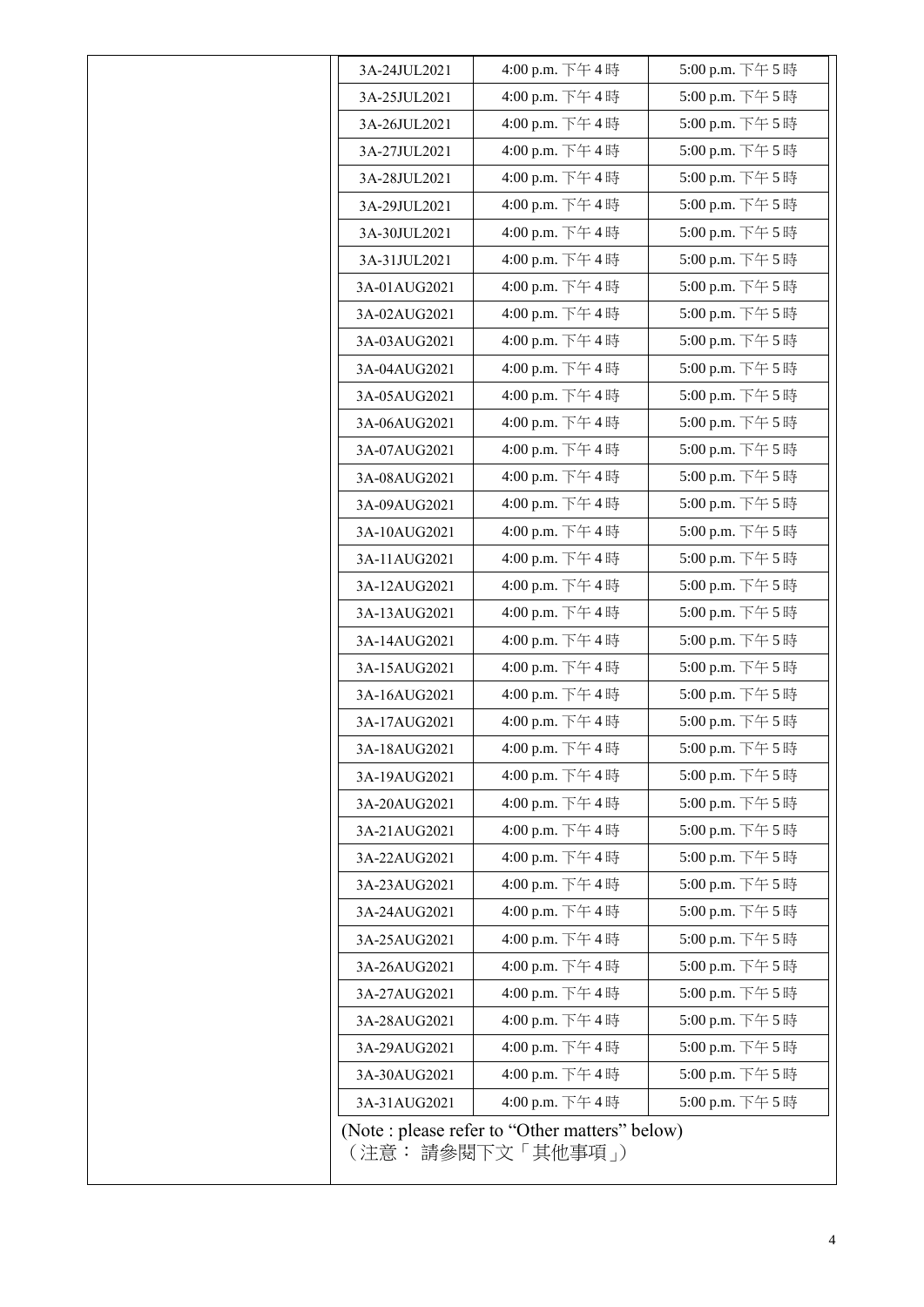| Place where the sale will        |                  | B/F of Railway Plaza, No.39 Chatham Road South, Tsim Sha                                                                                        |                                  |                                                   |
|----------------------------------|------------------|-------------------------------------------------------------------------------------------------------------------------------------------------|----------------------------------|---------------------------------------------------|
| take place:                      |                  | Tsui, Kowloon                                                                                                                                   |                                  |                                                   |
| 出售地點:                            |                  | 九龍尖沙咀漆咸道南39號鐵路大廈地庫                                                                                                                              |                                  |                                                   |
|                                  |                  |                                                                                                                                                 |                                  |                                                   |
| <b>Number of specified</b>       |                  | $\mathbf{1}$                                                                                                                                    |                                  |                                                   |
| residential properties           |                  |                                                                                                                                                 |                                  |                                                   |
| that will be offered to be       |                  |                                                                                                                                                 |                                  |                                                   |
| sold:<br>將提供出售的指明住宅物             |                  |                                                                                                                                                 |                                  |                                                   |
| 業的數目                             |                  |                                                                                                                                                 |                                  |                                                   |
|                                  |                  |                                                                                                                                                 |                                  |                                                   |
|                                  | 將提供出售的指明住宅物業的描述: | Description of the residential properties that will be offered to be sold:                                                                      |                                  |                                                   |
| The following flat(s):<br>以下單位 : |                  |                                                                                                                                                 |                                  |                                                   |
|                                  |                  |                                                                                                                                                 |                                  |                                                   |
| 3A                               |                  |                                                                                                                                                 |                                  |                                                   |
|                                  |                  | The method to be used to determine the order of priority in which each of the persons                                                           |                                  |                                                   |
|                                  |                  | interested in purchasing any of the specified residential properties may select the<br>residential property that the person wishes to purchase: |                                  |                                                   |
|                                  |                  | 將會使用何種方法,決定有意購買該等指明住宅物業的每名人士可揀選其意欲購買的住宅                                                                                                         |                                  |                                                   |
| 物業的優先次序:                         |                  |                                                                                                                                                 |                                  |                                                   |
|                                  |                  | Subject to other matters, sale by tender - see details and particulars in the tender notices. Details                                           |                                  |                                                   |
|                                  |                  | and particulars in the tender notices under different Tender No. are different.                                                                 |                                  |                                                   |
|                                  |                  | 受制於其他事項,以招標方式出售 - 請參閱指明住宅物業的招標公告的細節和詳情。不同                                                                                                       |                                  |                                                   |
|                                  |                  | 招標號碼下招標公告的細節和詳情會有不同。                                                                                                                            |                                  |                                                   |
|                                  |                  | During the following periods, the tender notices and other relevant tender documents of the                                                     |                                  |                                                   |
|                                  |                  | specified residential properties will be made available for collection free of charge at B/F,                                                   |                                  |                                                   |
|                                  |                  | Railway Plaza, No.39 Chatham Road South, Tsim Sha Tsui, Kowloon:-                                                                               |                                  |                                                   |
| 費領取:                             |                  | 於以下時段,招標公告及其他有關招標文件可於九龍尖沙咀漆咸道南39號鐵路大廈地庫免                                                                                                        |                                  |                                                   |
|                                  |                  |                                                                                                                                                 |                                  | Tender notice and other relevant tender documents |
|                                  |                  |                                                                                                                                                 |                                  | will be made available for collection during the  |
|                                  |                  | Specified residential properties that will be                                                                                                   | following periods<br>於以下時段,招標公告及 |                                                   |
| Tender No.<br>招標號碼               |                  | offered to be sold                                                                                                                              |                                  | 其他相關招標文件可供領取                                      |
|                                  |                  | 將提供出售的指明住宅物業的數目                                                                                                                                 | Date                             |                                                   |
|                                  |                  |                                                                                                                                                 | (Day/Month/Year)                 | Time<br>時間                                        |
|                                  |                  |                                                                                                                                                 | 日期(日/月/年)                        |                                                   |
| 3A-14JUN2021                     |                  | All the specified residential properties set out in<br>the Sales Arrangements                                                                   | $14\sqrt{06/2021}$               | 3:00 p.m. to 5:00 p.m.<br>下午3時至下午5時               |
|                                  |                  | 所有於銷售安排中列出的指明住宅物業                                                                                                                               |                                  |                                                   |
| 3A-15JUN2021                     |                  | All the available and remaining<br>specified properties                                                                                         | 15/06/2021                       | 3:00 p.m. to 5:00 p.m.<br>下午3時至下午5時               |
|                                  |                  | 所有可供出售及餘下的指明住宅物業                                                                                                                                |                                  |                                                   |
| 3A-16JUN2021                     |                  | All the available and remaining                                                                                                                 | 16/06/2021                       | 3:00 p.m. to 5:00 p.m.                            |
|                                  |                  | specified properties<br>所有可供出售及餘下的指明住宅物業                                                                                                        |                                  | 下午3時至下午5時                                         |
| 3A-17JUN2021                     |                  | All the available and remaining                                                                                                                 | 17/06/2021                       | 3:00 p.m. to 5:00 p.m.                            |
|                                  |                  | specified properties                                                                                                                            |                                  | 下午3時至下午5時                                         |
| 3A-18JUN2021                     |                  | 所有可供出售及餘下的指明住宅物業<br>All the available and remaining                                                                                             | 18/06/2021                       | 3:00 p.m. to 5:00 p.m.<br>$E/E \to 2 \text{ Hz}$  |
|                                  |                  |                                                                                                                                                 |                                  |                                                   |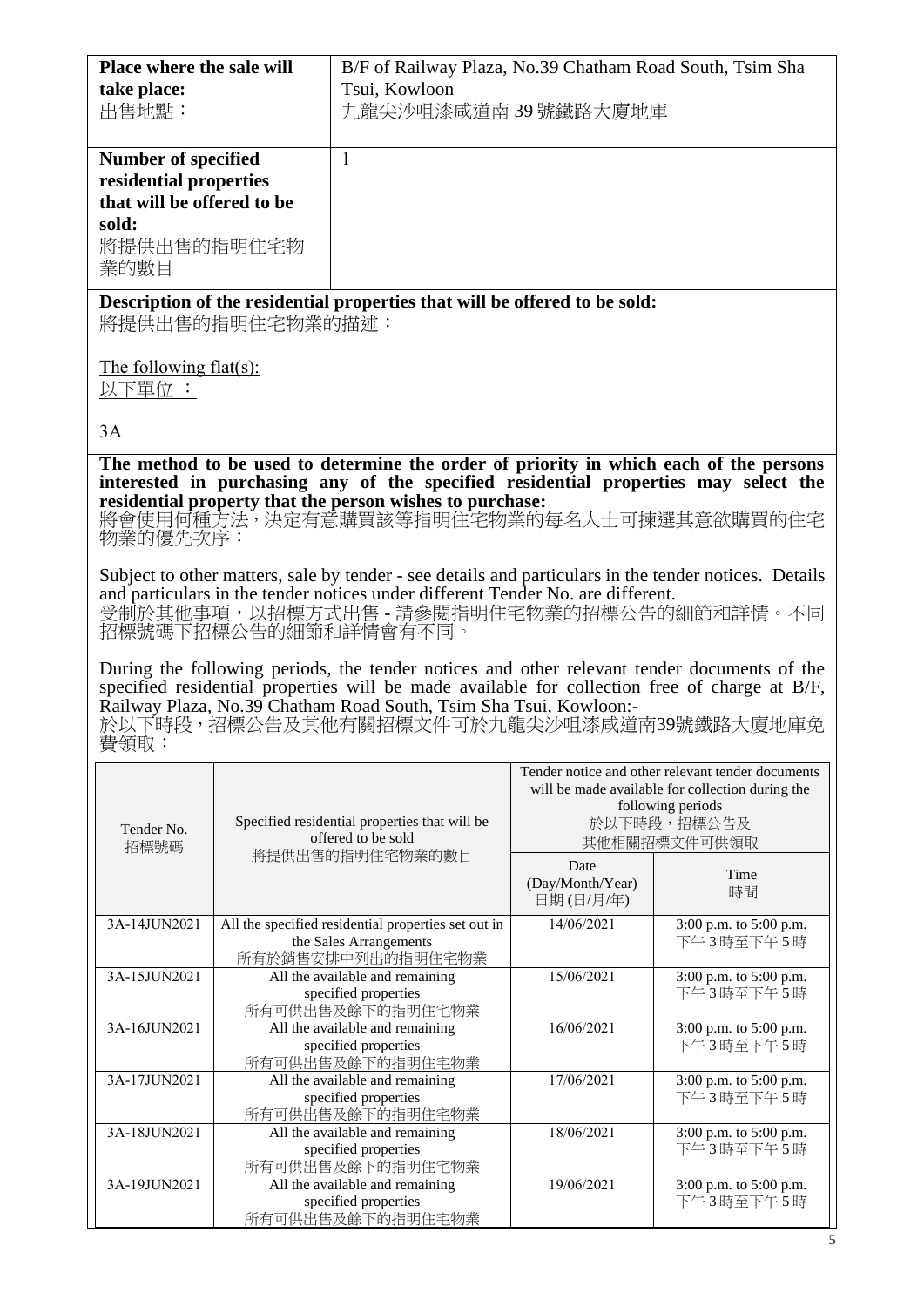| 3A-20JUN2021 | All the available and remaining                     | 20/06/2021 | 3:00 p.m. to 5:00 p.m.              |
|--------------|-----------------------------------------------------|------------|-------------------------------------|
|              | specified properties                                |            | 下午3時至下午5時                           |
|              | 所有可供出售及餘下的指明住宅物業                                    |            |                                     |
| 3A-21JUN2021 | All the available and remaining                     | 21/06/2021 | 3:00 p.m. to 5:00 p.m.              |
|              | specified properties                                |            | 下午3時至下午5時                           |
|              | 所有可供出售及餘下的指明住宅物業                                    |            |                                     |
| 3A-22JUN2021 | All the available and remaining                     | 22/06/2021 | 3:00 p.m. to 5:00 p.m.              |
|              | specified properties                                |            | 下午3時至下午5時                           |
|              | 所有可供出售及餘下的指明住宅物業                                    |            |                                     |
| 3A-23JUN2021 | All the available and remaining                     | 23/06/2021 | 3:00 p.m. to 5:00 p.m.              |
|              | specified properties                                |            | 下午3時至下午5時                           |
|              | 所有可供出售及餘下的指明住宅物業                                    |            |                                     |
| 3A-24JUN2021 | All the available and remaining                     | 24/06/2021 | 3:00 p.m. to 5:00 p.m.              |
|              | specified properties                                |            | 下午3時至下午5時                           |
|              | 所有可供出售及餘下的指明住宅物業                                    |            |                                     |
| 3A-25JUN2021 | All the available and remaining                     | 25/06/2021 | 3:00 p.m. to 5:00 p.m.              |
|              | specified properties                                |            | 下午3時至下午5時                           |
|              | 所有可供出售及餘下的指明住宅物業                                    |            |                                     |
| 3A-26JUN2021 | All the available and remaining                     | 26/06/2021 | 3:00 p.m. to 5:00 p.m.              |
|              | specified properties                                |            | 下午3時至下午5時                           |
|              | 所有可供出售及餘下的指明住宅物業                                    |            |                                     |
| 3A-27JUN2021 | All the available and remaining                     | 27/06/2021 | 3:00 p.m. to 5:00 p.m.              |
|              | specified properties                                |            | 下午3時至下午5時                           |
|              | 所有可供出售及餘下的指明住宅物業                                    |            |                                     |
| 3A-28JUN2021 | All the available and remaining                     | 28/06/2021 | 3:00 p.m. to 5:00 p.m.              |
|              | specified properties                                |            | 下午3時至下午5時                           |
|              | 所有可供出售及餘下的指明住宅物業                                    |            |                                     |
| 3A-29JUN2021 | All the available and remaining                     | 29/06/2021 | 3:00 p.m. to 5:00 p.m.              |
|              | specified properties                                |            | 下午3時至下午5時                           |
|              | 所有可供出售及餘下的指明住宅物業                                    |            |                                     |
| 3A-30JUN2021 | All the available and remaining                     | 30/06/2021 | 3:00 p.m. to 5:00 p.m.              |
|              | specified properties                                |            | 下午3時至下午5時                           |
|              | 所有可供出售及餘下的指明住宅物業                                    |            |                                     |
| 3A-01JUL2021 | All the available and remaining                     | 01/07/2021 | 3:00 p.m. to 5:00 p.m.              |
|              | specified properties                                |            | 下午3時至下午5時                           |
|              | 所有可供出售及餘下的指明住宅物業                                    |            |                                     |
| 3A-02JUL2021 | All the available and remaining                     | 02/07/2021 | 3:00 p.m. to 5:00 p.m.              |
|              | specified properties                                |            | 下午3時至下午5時                           |
|              | 所有可供出售及餘下的指明住宅物業                                    |            |                                     |
| 3A-03JUL2021 | All the available and remaining                     | 03/07/2021 | 3:00 p.m. to 5:00 p.m.              |
|              | specified properties                                |            | 下午3時至下午5時                           |
| 3A-04JUL2021 | 所有可供出售及餘下的指明住宅物業<br>All the available and remaining |            |                                     |
|              | specified properties                                | 04/07/2021 | 3:00 p.m. to 5:00 p.m.<br>下午3時至下午5時 |
|              | 所有可供出售及餘下的指明住宅物業                                    |            |                                     |
| 3A-05JUL2021 | All the available and remaining                     | 05/07/2021 | 3:00 p.m. to 5:00 p.m.              |
|              | specified properties                                |            | 下午3時至下午5時                           |
|              | 所有可供出售及餘下的指明住宅物業                                    |            |                                     |
| 3A-06JUL2021 | All the available and remaining                     | 06/07/2021 | 3:00 p.m. to 5:00 p.m.              |
|              | specified properties                                |            | 下午3時至下午5時                           |
|              | 所有可供出售及餘下的指明住宅物業                                    |            |                                     |
| 3A-07JUL2021 | All the available and remaining                     | 07/07/2021 | 3:00 p.m. to 5:00 p.m.              |
|              | specified properties                                |            | 下午3時至下午5時                           |
|              | 所有可供出售及餘下的指明住宅物業                                    |            |                                     |
| 3A-08JUL2021 | All the available and remaining                     | 08/07/2021 | 3:00 p.m. to 5:00 p.m.              |
|              | specified properties                                |            | 下午3時至下午5時                           |
|              | 所有可供出售及餘下的指明住宅物業                                    |            |                                     |
| 3A-09JUL2021 | All the available and remaining                     | 09/07/2021 | 3:00 p.m. to 5:00 p.m.              |
|              | specified properties                                |            | 下午3時至下午5時                           |
|              | 所有可供出售及餘下的指明住宅物業                                    |            |                                     |
| 3A-10JUL2021 | All the available and remaining                     | 10/07/2021 | 3:00 p.m. to 5:00 p.m.              |
|              | specified properties                                |            | 下午3時至下午5時                           |
|              | 所有可供出售及餘下的指明住宅物業                                    |            |                                     |
| 3A-11JUL2021 | All the available and remaining                     | 11/07/2021 | 3:00 p.m. to 5:00 p.m.              |
|              | specified properties                                |            | 下午3時至下午5時                           |
|              | 所有可供出售及餘下的指明住宅物業                                    |            |                                     |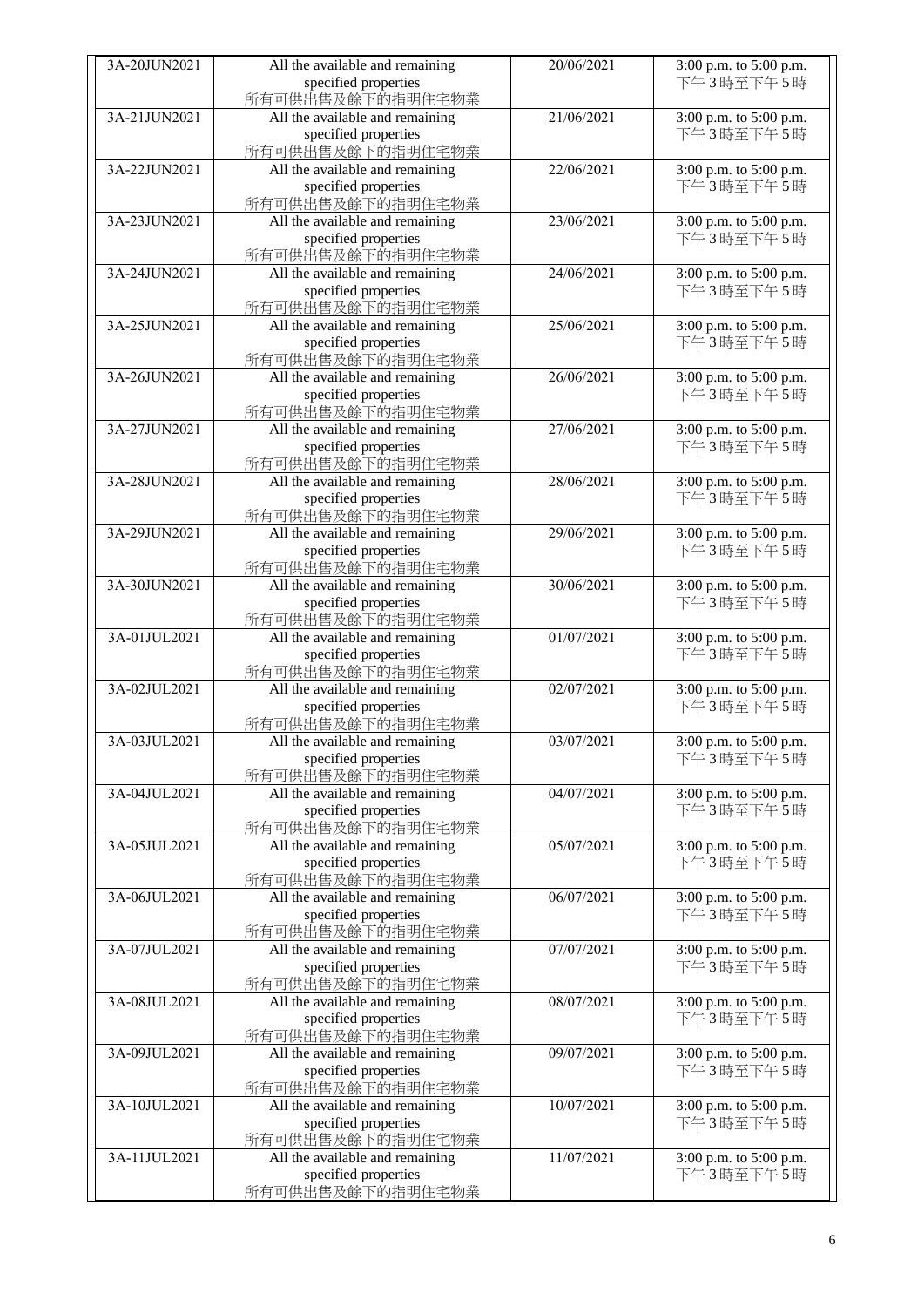| 3A-12JUL2021 | All the available and remaining                     | 12/07/2021 | 3:00 p.m. to 5:00 p.m.              |
|--------------|-----------------------------------------------------|------------|-------------------------------------|
|              | specified properties                                |            | 下午3時至下午5時                           |
|              | 所有可供出售及餘下的指明住宅物業                                    |            |                                     |
| 3A-13JUL2021 | All the available and remaining                     | 13/07/2021 | 3:00 p.m. to 5:00 p.m.              |
|              | specified properties                                |            | 下午3時至下午5時                           |
|              | 所有可供出售及餘下的指明住宅物業                                    |            |                                     |
| 3A-14JUL2021 | All the available and remaining                     | 14/07/2021 | 3:00 p.m. to 5:00 p.m.              |
|              | specified properties                                |            | 下午3時至下午5時                           |
|              | 所有可供出售及餘下的指明住宅物業                                    |            |                                     |
| 3A-15JUL2021 | All the available and remaining                     | 15/07/2021 | 3:00 p.m. to 5:00 p.m.              |
|              | specified properties                                |            | 下午3時至下午5時                           |
|              | 所有可供出售及餘下的指明住宅物業                                    |            |                                     |
| 3A-16JUL2021 | All the available and remaining                     | 16/07/2021 | 3:00 p.m. to 5:00 p.m.              |
|              | specified properties                                |            | 下午3時至下午5時                           |
|              | 所有可供出售及餘下的指明住宅物業                                    |            |                                     |
| 3A-17JUL2021 | All the available and remaining                     | 17/07/2021 | 3:00 p.m. to 5:00 p.m.              |
|              | specified properties                                |            | 下午3時至下午5時                           |
|              | 所有可供出售及餘下的指明住宅物業                                    |            |                                     |
| 3A-18JUL2021 | All the available and remaining                     | 18/07/2021 | 3:00 p.m. to 5:00 p.m.              |
|              | specified properties                                |            | 下午3時至下午5時                           |
|              | 所有可供出售及餘下的指明住宅物業                                    |            |                                     |
| 3A-19JUL2021 | All the available and remaining                     | 19/07/2021 | 3:00 p.m. to 5:00 p.m.              |
|              | specified properties                                |            | 下午3時至下午5時                           |
|              | 所有可供出售及餘下的指明住宅物業                                    |            |                                     |
| 3A-20JUL2021 | All the available and remaining                     | 20/07/2021 | 3:00 p.m. to 5:00 p.m.              |
|              | specified properties                                |            | 下午3時至下午5時                           |
|              | 所有可供出售及餘下的指明住宅物業                                    |            |                                     |
| 3A-21JUL2021 | All the available and remaining                     | 21/07/2021 | 3:00 p.m. to 5:00 p.m.              |
|              | specified properties                                |            | 下午3時至下午5時                           |
|              | 所有可供出售及餘下的指明住宅物業                                    |            |                                     |
| 3A-22JUL2021 | All the available and remaining                     | 22/07/2021 | 3:00 p.m. to 5:00 p.m.              |
|              | specified properties                                |            | 下午3時至下午5時                           |
|              | 所有可供出售及餘下的指明住宅物業                                    |            |                                     |
| 3A-23JUL2021 | All the available and remaining                     | 23/07/2021 | 3:00 p.m. to 5:00 p.m.              |
|              | specified properties                                |            | 下午3時至下午5時                           |
|              | 所有可供出售及餘下的指明住宅物業                                    |            |                                     |
| 3A-24JUL2021 | All the available and remaining                     | 24/07/2021 | 3:00 p.m. to 5:00 p.m.              |
|              | specified properties                                |            | 下午3時至下午5時                           |
|              | 所有可供出售及餘下的指明住宅物業                                    |            |                                     |
| 3A-25JUL2021 | All the available and remaining                     | 25/07/2021 | 3:00 p.m. to 5:00 p.m.              |
|              | specified properties                                |            | 下午3時至下午5時                           |
|              | 所有可供出售及餘下的指明住宅物業                                    |            |                                     |
| 3A-26JUL2021 | All the available and remaining                     | 26/07/2021 | 3:00 p.m. to 5:00 p.m.              |
|              | specified properties                                |            | 下午3時至下午5時                           |
|              | 所有可供出售及餘下的指明住宅物業                                    |            |                                     |
| 3A-27JUL2021 | All the available and remaining                     | 27/07/2021 | 3:00 p.m. to 5:00 p.m.              |
|              | specified properties                                |            | 下午3時至下午5時                           |
|              | 所有可供出售及餘下的指明住宅物業                                    |            |                                     |
| 3A-28JUL2021 | All the available and remaining                     | 28/07/2021 | 3:00 p.m. to 5:00 p.m.              |
|              | specified properties                                |            | 下午3時至下午5時                           |
|              | 所有可供出售及餘下的指明住宅物業                                    |            |                                     |
| 3A-29JUL2021 | All the available and remaining                     | 29/07/2021 | 3:00 p.m. to 5:00 p.m.              |
|              | specified properties                                |            | 下午3時至下午5時                           |
|              | 所有可供出售及餘下的指明住宅物業                                    |            |                                     |
| 3A-30JUL2021 | All the available and remaining                     | 30/07/2021 | 3:00 p.m. to 5:00 p.m.              |
|              | specified properties                                |            | 下午3時至下午5時                           |
|              | 所有可供出售及餘下的指明住宅物業                                    |            |                                     |
| 3A-31JUL2021 | All the available and remaining                     | 31/07/2021 | 3:00 p.m. to 5:00 p.m.              |
|              | specified properties                                |            | 下午3時至下午5時                           |
|              | 所有可供出售及餘下的指明住宅物業                                    |            |                                     |
| 3A-01AUG2021 | All the available and remaining                     | 01/08/2021 | 3:00 p.m. to 5:00 p.m.              |
|              | specified properties                                |            | 下午3時至下午5時                           |
| 3A-02AUG2021 | 所有可供出售及餘下的指明住宅物業<br>All the available and remaining | 02/08/2021 |                                     |
|              | specified properties                                |            | 3:00 p.m. to 5:00 p.m.<br>下午3時至下午5時 |
|              | 所有可供出售及餘下的指明住宅物業                                    |            |                                     |
|              |                                                     |            |                                     |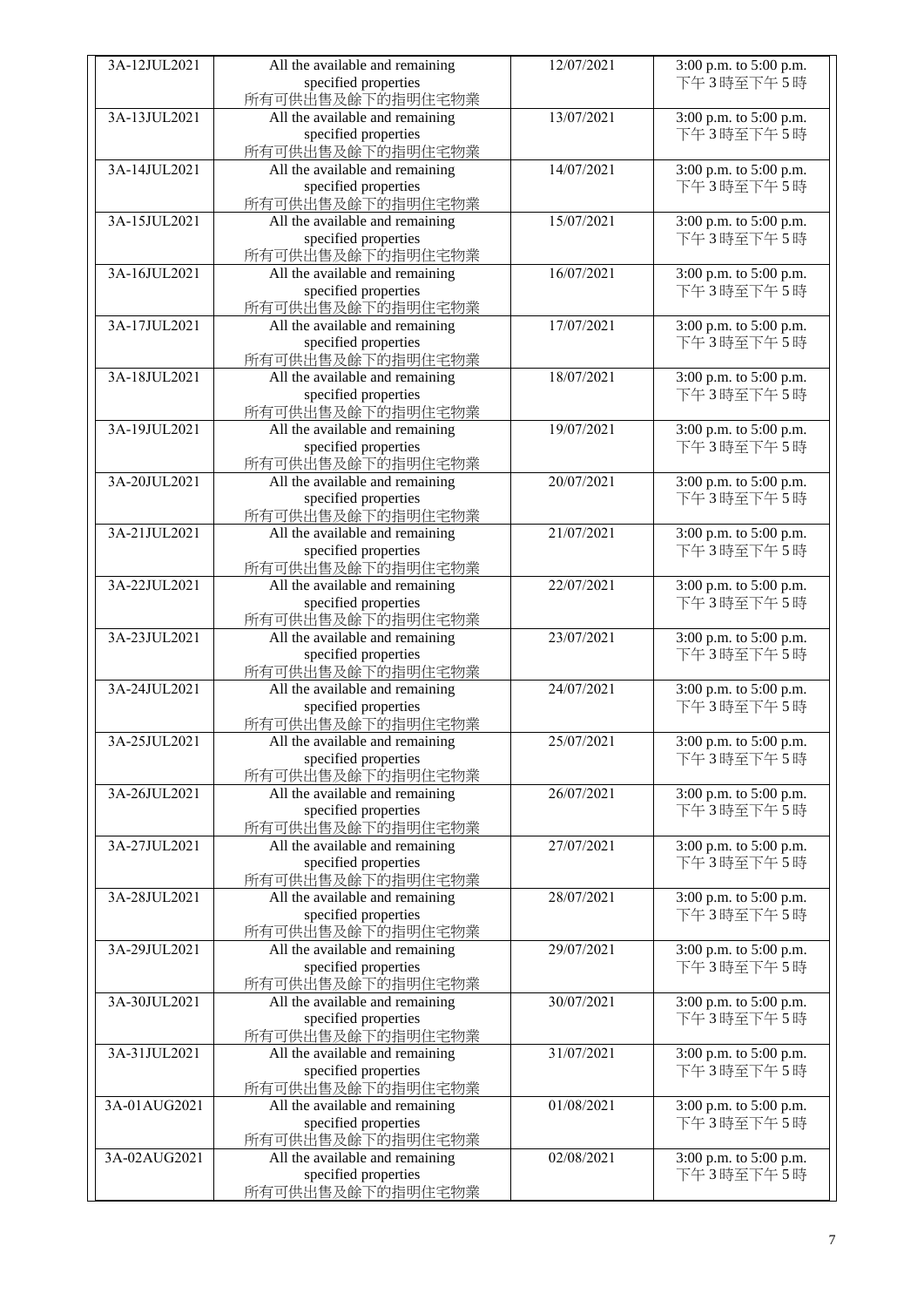| 3A-03AUG2021 | All the available and remaining | 03/08/2021 | 3:00 p.m. to 5:00 p.m. |
|--------------|---------------------------------|------------|------------------------|
|              | specified properties            |            | 下午3時至下午5時              |
|              |                                 |            |                        |
|              | 所有可供出售及餘下的指明住宅物業                |            |                        |
| 3A-04AUG2021 | All the available and remaining | 04/08/2021 | 3:00 p.m. to 5:00 p.m. |
|              | specified properties            |            | 下午3時至下午5時              |
|              | 所有可供出售及餘下的指明住宅物業                |            |                        |
| 3A-05AUG2021 | All the available and remaining | 05/08/2021 | 3:00 p.m. to 5:00 p.m. |
|              | specified properties            |            | 下午3時至下午5時              |
|              | 所有可供出售及餘下的指明住宅物業                |            |                        |
| 3A-06AUG2021 | All the available and remaining | 06/08/2021 | 3:00 p.m. to 5:00 p.m. |
|              |                                 |            | 下午3時至下午5時              |
|              | specified properties            |            |                        |
|              | 所有可供出售及餘下的指明住宅物業                |            |                        |
| 3A-07AUG2021 | All the available and remaining | 07/08/2021 | 3:00 p.m. to 5:00 p.m. |
|              | specified properties            |            | 下午3時至下午5時              |
|              | 所有可供出售及餘下的指明住宅物業                |            |                        |
| 3A-08AUG2021 | All the available and remaining | 08/08/2021 | 3:00 p.m. to 5:00 p.m. |
|              | specified properties            |            | 下午3時至下午5時              |
|              | 所有可供出售及餘下的指明住宅物業                |            |                        |
| 3A-09AUG2021 | All the available and remaining | 09/08/2021 | 3:00 p.m. to 5:00 p.m. |
|              |                                 |            |                        |
|              | specified properties            |            | 下午3時至下午5時              |
|              | 所有可供出售及餘下的指明住宅物業                |            |                        |
| 3A-10AUG2021 | All the available and remaining | 10/08/2021 | 3:00 p.m. to 5:00 p.m. |
|              | specified properties            |            | 下午3時至下午5時              |
|              | 所有可供出售及餘下的指明住宅物業                |            |                        |
| 3A-11AUG2021 | All the available and remaining | 11/08/2021 | 3:00 p.m. to 5:00 p.m. |
|              | specified properties            |            | 下午3時至下午5時              |
|              | 所有可供出售及餘下的指明住宅物業                |            |                        |
| 3A-12AUG2021 |                                 |            |                        |
|              | All the available and remaining | 12/08/2021 | 3:00 p.m. to 5:00 p.m. |
|              | specified properties            |            | 下午3時至下午5時              |
|              | 所有可供出售及餘下的指明住宅物業                |            |                        |
| 3A-13AUG2021 | All the available and remaining | 13/08/2021 | 3:00 p.m. to 5:00 p.m. |
|              | specified properties            |            | 下午3時至下午5時              |
|              | 所有可供出售及餘下的指明住宅物業                |            |                        |
| 3A-14AUG2021 | All the available and remaining | 14/08/2021 | 3:00 p.m. to 5:00 p.m. |
|              | specified properties            |            | 下午3時至下午5時              |
|              | 所有可供出售及餘下的指明住宅物業                |            |                        |
| 3A-15AUG2021 | All the available and remaining | 15/08/2021 | 3:00 p.m. to 5:00 p.m. |
|              |                                 |            | 下午3時至下午5時              |
|              | specified properties            |            |                        |
|              | 所有可供出售及餘下的指明住宅物業                |            |                        |
| 3A-16AUG2021 | All the available and remaining | 16/08/2021 | 3:00 p.m. to 5:00 p.m. |
|              | specified properties            |            | 下午3時至下午5時              |
|              | 所有可供出售及餘下的指明住宅物業                |            |                        |
| 3A-17AUG2021 | All the available and remaining | 17/08/2021 | 3:00 p.m. to 5:00 p.m. |
|              | specified properties            |            | 下午3時至下午5時              |
|              | 所有可供出售及餘下的指明住宅物業                |            |                        |
| 3A-18AUG2021 | All the available and remaining | 18/08/2021 | 3:00 p.m. to 5:00 p.m. |
|              |                                 |            | 下午3時至下午5時              |
|              | specified properties            |            |                        |
|              | 所有可供出售及餘下的指明住宅物業                |            |                        |
| 3A-19AUG2021 | All the available and remaining | 19/08/2021 | 3:00 p.m. to 5:00 p.m. |
|              | specified properties            |            | 下午3時至下午5時              |
|              | 所有可供出售及餘下的指明住宅物業                |            |                        |
| 3A-20AUG2021 | All the available and remaining | 20/08/2021 | 3:00 p.m. to 5:00 p.m. |
|              | specified properties            |            | 下午3時至下午5時              |
|              | 所有可供出售及餘下的指明住宅物業                |            |                        |
| 3A-21AUG2021 | All the available and remaining | 21/08/2021 | 3:00 p.m. to 5:00 p.m. |
|              | specified properties            |            | 下午3時至下午5時              |
|              |                                 |            |                        |
|              | 所有可供出售及餘下的指明住宅物業                |            |                        |
| 3A-22AUG2021 | All the available and remaining | 22/08/2021 | 3:00 p.m. to 5:00 p.m. |
|              | specified properties            |            | 下午3時至下午5時              |
|              | 所有可供出售及餘下的指明住宅物業                |            |                        |
| 3A-23AUG2021 | All the available and remaining | 23/08/2021 | 3:00 p.m. to 5:00 p.m. |
|              | specified properties            |            | 下午3時至下午5時              |
|              | 所有可供出售及餘下的指明住宅物業                |            |                        |
| 3A-24AUG2021 | All the available and remaining | 24/08/2021 | 3:00 p.m. to 5:00 p.m. |
|              | specified properties            |            | 下午3時至下午5時              |
|              | 所有可供出售及餘下的指明住宅物業                |            |                        |
|              |                                 |            |                        |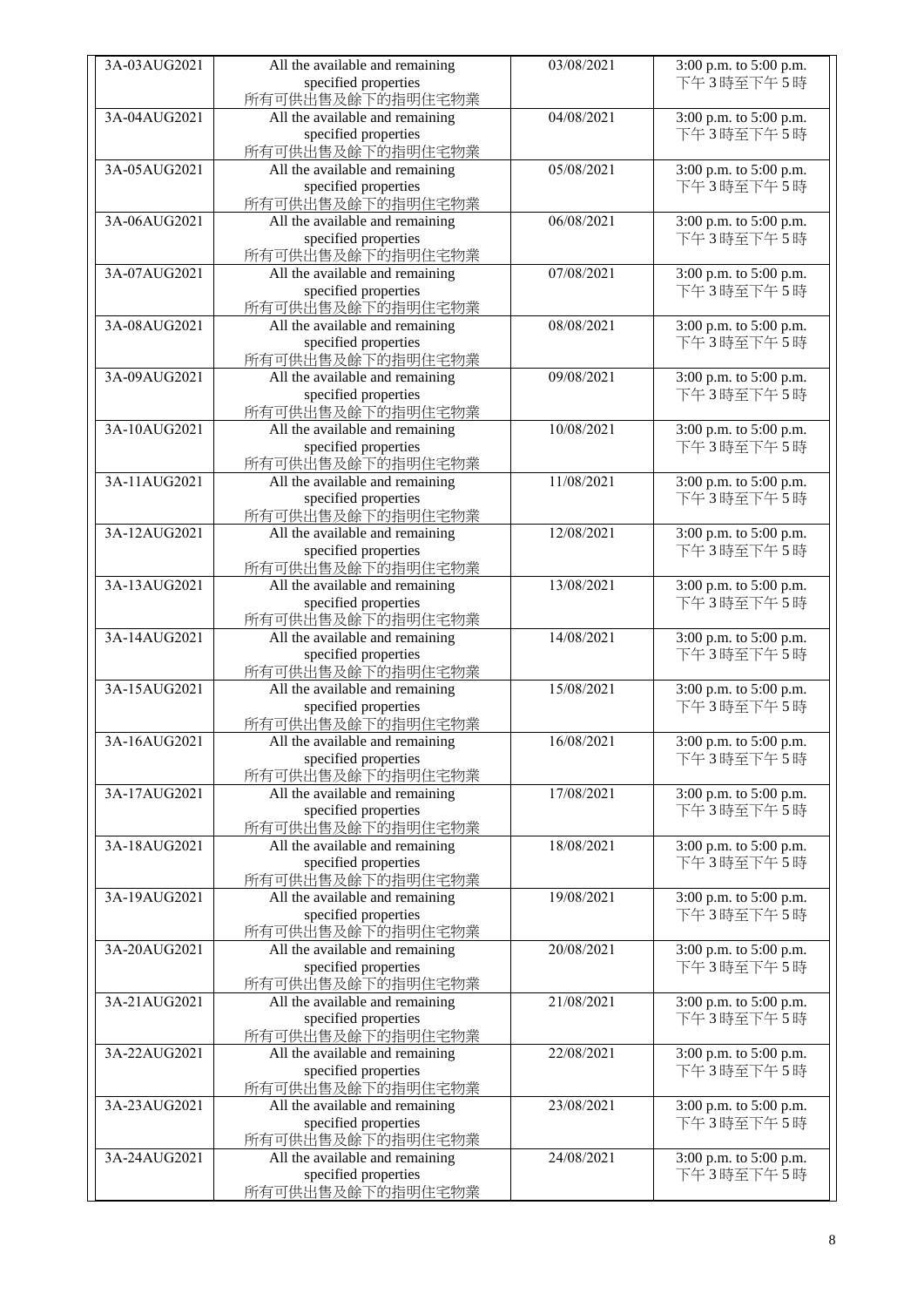| 3A-25AUG2021 | All the available and remaining<br>specified properties<br>所有可供出售及餘下的指明住宅物業 | 25/08/2021 | 3:00 p.m. to 5:00 p.m.<br>下午3時至下午5時 |
|--------------|-----------------------------------------------------------------------------|------------|-------------------------------------|
| 3A-26AUG2021 | All the available and remaining<br>specified properties<br>所有可供出售及餘下的指明住宅物業 | 26/08/2021 | 3:00 p.m. to 5:00 p.m.<br>下午3時至下午5時 |
| 3A-27AUG2021 | All the available and remaining<br>specified properties<br>所有可供出售及餘下的指明住宅物業 | 27/08/2021 | 3:00 p.m. to 5:00 p.m.<br>下午3時至下午5時 |
| 3A-28AUG2021 | All the available and remaining<br>specified properties<br>所有可供出售及餘下的指明住宅物業 | 28/08/2021 | 3:00 p.m. to 5:00 p.m.<br>下午3時至下午5時 |
| 3A-29AUG2021 | All the available and remaining<br>specified properties<br>所有可供出售及餘下的指明住宅物業 | 29/08/2021 | 3:00 p.m. to 5:00 p.m.<br>下午3時至下午5時 |
| 3A-30AUG2021 | All the available and remaining<br>specified properties<br>所有可供出售及餘下的指明住宅物業 | 30/08/2021 | 3:00 p.m. to 5:00 p.m.<br>下午3時至下午5時 |
| 3A-31AUG2021 | All the available and remaining<br>specified properties<br>所有可供出售及餘下的指明住宅物業 | 31/08/2021 | 3:00 p.m. to 5:00 p.m.<br>下午3時至下午5時 |

## **The method to be used, where 2 or more persons are interested in purchasing a particular specified residential property, to determine the order of priority in which each of those persons may proceed with the purchase:**

在有兩人或多於兩人有意購買同一個指明住宅物業的情況下,將會使用何種方法決定每名 該等人士可購買該物業的優先次序:

Please refer to the above method. 請參照上述方法。

## **Other matters:**

其他事項:

(a) The Vendor does not undertake and is under no obligation to review, consider or accept the highest offer or any offer at all for the purchase of any specified residential property. The Vendor has the absolute right to withdraw from the sale of any specified residential property at any time before the acceptance of any offer. The Vendor has the absolute right to change the closing date and/or time of the tender from time to time by amending the Sales Arrangements.

賣方並不承諾亦無責任閱覽、考慮或接受認購任何指明住宅物業最高出價之要約或任 何要約。賣方有絕對權利於接受任何要約前於任何時間撤回出售任何指明住宅物業。 賣方有絕對權利透過修改銷售安排不時更改招標截止日期及/或時間。

(b) Persons interested in submitting tenders of the specified residential properties are reminded to read the latest register of transactions of the Development so as to ascertain whether a particular specified residential property is still available for tender. A specified residential property will become unavailable for tender once the Vendor accepts a tender after the close of a previous tender exercise of that specified residential property (whether under this Sales Arrangements or any other Sales Arrangements). Please note also that the register of transactions of the Development may not be updated immediately after the Vendor accepts a tender.

有意遞交指明住宅物業的投標的人士敬請檢視發展項目的成交紀錄冊,以知悉某一指 明住宅物業是否仍然可供招標出售。一旦賣方在該指明住宅物業(不論是於本銷售安 排下或任何其他銷售安排下)的先前的招標程序完結後接納該指明住宅物業的投標, 該指明住宅物業即變為不再可供招標出售。另請亦注意發展項目的成交紀錄冊未必一 定於賣方接納投標後立即更新。